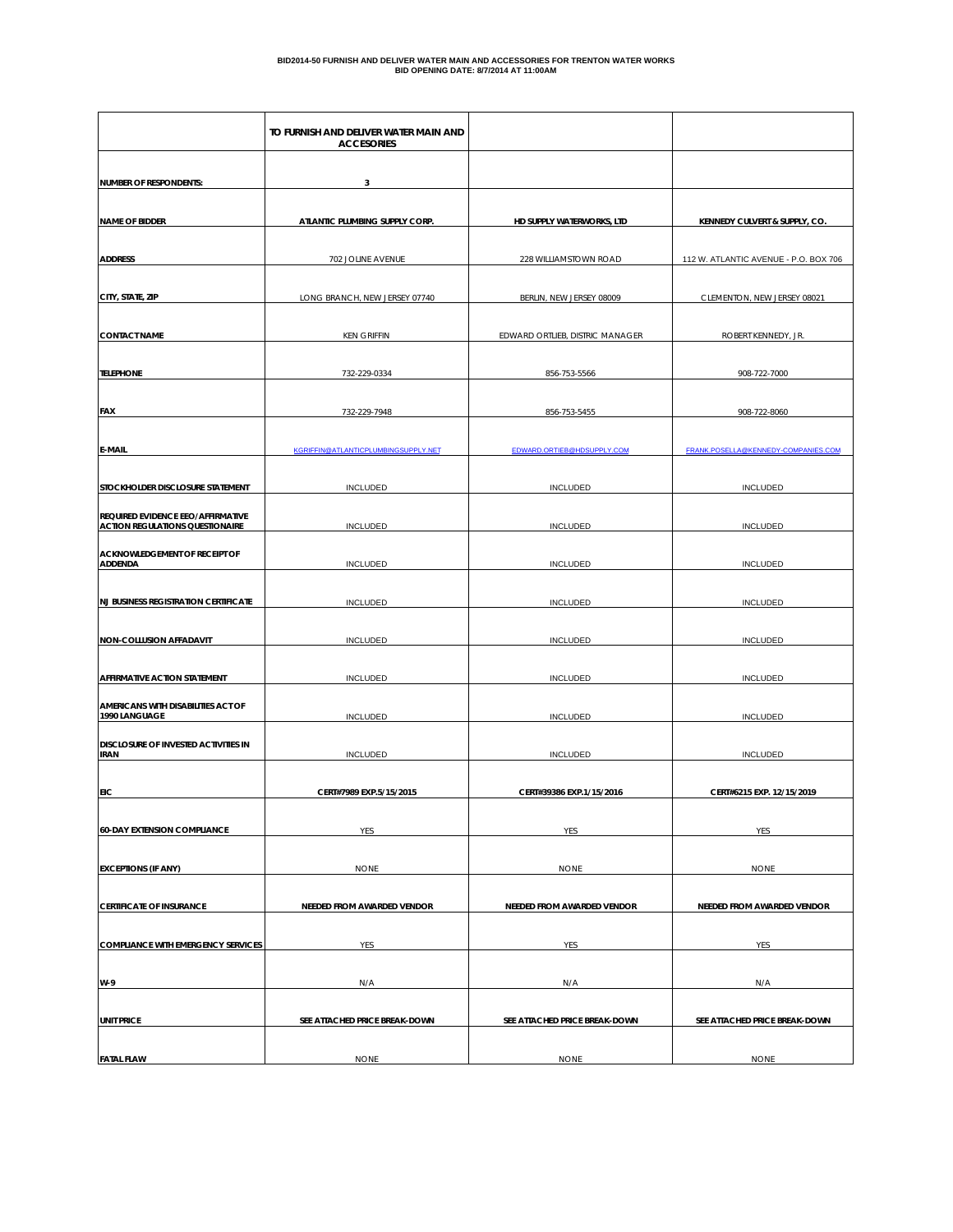## **Trenton Water Works** Construction & Maintenance Office Fiscal Year 2015

# Water Main & Accessories Contract - Proposal & Specifications

#### **PROPOSAL**

Water Main 350 psi, Class 52 ductile iron cement lined pipe as specified per the attached specifications for Trenton Water Works 2014 Pipe & Fitting Order Specifications and the Specifications listed in the US Pipe 2014 edition TR FLEX Restrained Joint Ductile Iron Pipe and Fittings Brochure to be furnished and delivered to the Trenton Water Works Cortland Street Yard at 333 Cortland Street, Trenton NJ on an as needed basis (F.O.B.) with price for goods including the delivery with no extra freight charge line item). The Water Utility is to be notified between 8:00 a.m. and 4:30 p.m. on City of Trenton working days 24 hours prior to delivery by calling Mr. Ralph Conte, Warehouse Supervisor at (609) 989-3228. There are to be no deliveries on Saturdays, Sundays or City Holidays. Deliveries are to be between 8:00 a.m. and 12:PM. If a call is received on a Friday, Monday morning would be the delivery time unless Monday falls on a City Holiday.

| Item           | .<br><b>Material Description</b>                      | Unit   | Qty | Unit<br>Price | <b>Total Price</b> |
|----------------|-------------------------------------------------------|--------|-----|---------------|--------------------|
| $\#$           | 12-inch Tyton Joint Ductile Iron Cement Lined<br>Pipe | Length | 25  | $691e^{60}$   | 17290              |
| $\overline{2}$ | 12-inch TR FLEX Restrained Joint Ductile Iron<br>Pipe | Length | 30  | [007, 80]     | 3023400            |
| 3              | 12-inchTR FLEX Gripper Rings                          | Each   | 10  | 159,52        | $1595^{20}$        |
| $\overline{4}$ | 8-inch TR FLEX Restrained Joint Ductile Iron<br>Pipe  | Length | 20  | 613.90        | $12268^{\infty}$   |
| 5              | 8-inchTR FLEX Gripper Rings                           | Each   | 10  | 109.52        | 1095.20            |
| GRAND TOTAL >> |                                                       |        |     | 62482.40      |                    |

Humbing Supply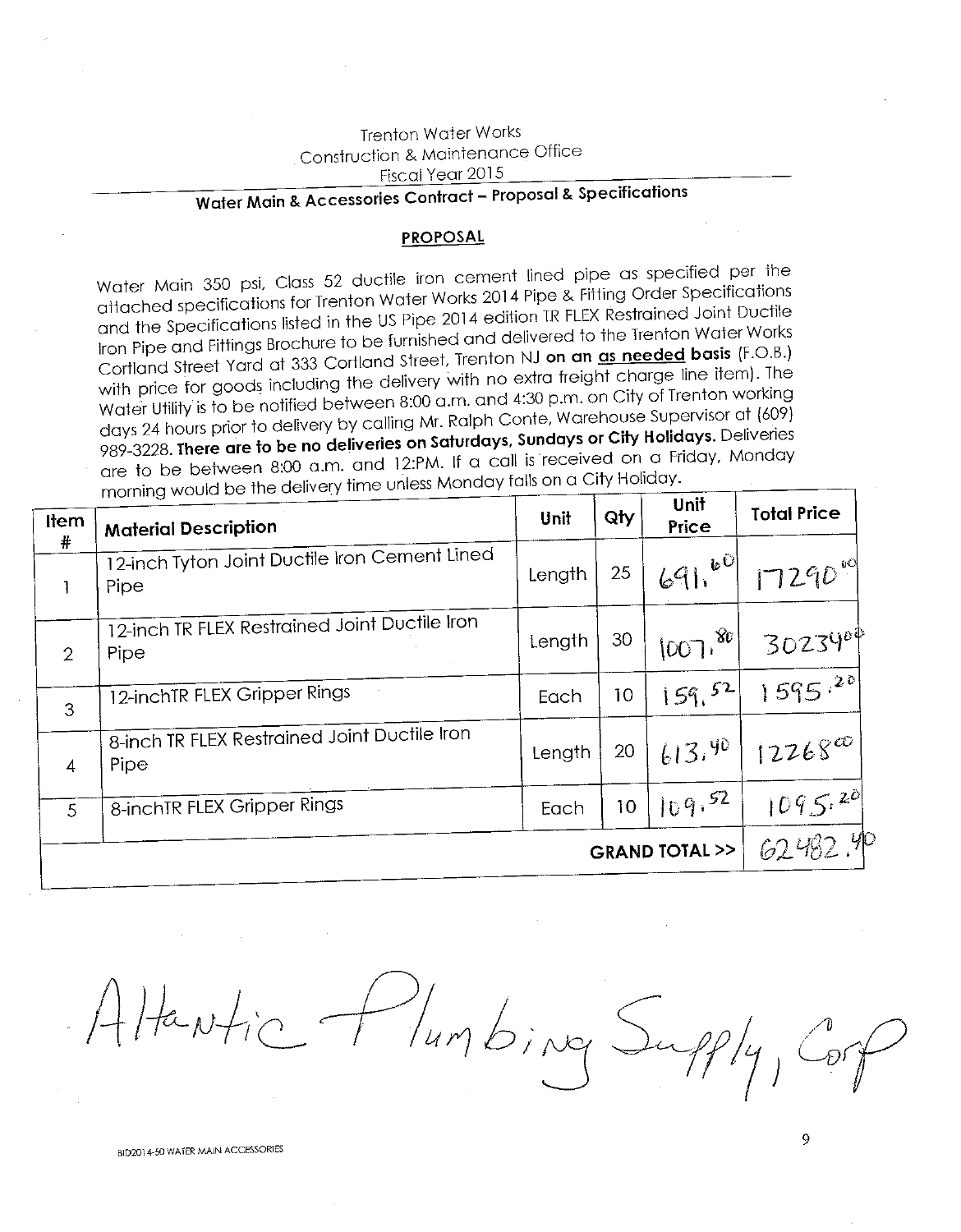## **Trenton Water Works** Construction & Maintenance Office Fiscal Year 2015

## Water Main & Accessories Contract - Proposal & Specifications

### **PROPOSAL**

Water Main 350 psi, Class 52 ductile iron cement lined pipe as specified per the attached specifications for Trenton Water Works 2014 Pipe & Fitting Order Specifications and the Specifications listed in the US Pipe 2014 edition TR FLEX Restrained Joint Ductile Iron Pipe and Fittings Brochure to be furnished and delivered to the Trenton Water Works Cortland Street Yard at 333 Cortland Street, Trenton NJ on an as needed basis (F.O.B.) with price for goods including the delivery with no extra freight charge line item). The Water Utility is to be notified between 8:00 a.m. and 4:30 p.m. on City of Trenton working days 24 hours prior to delivery by calling Mr. Ralph Conte, Warehouse Supervisor at (609) 989-3228. There are to be no deliveries on Saturdays, Sundays or City Holidays. Deliveries are to be between 8:00 a.m. and 12:PM. If a call is received on a Friday, Monday morning would be the delivery time unless Monday falls on a City Holiday.

| <b>Item</b><br># | <b>Material Description</b>                                 | Unit   | Qty | Unit<br>Price               | <b>Total Price</b> |
|------------------|-------------------------------------------------------------|--------|-----|-----------------------------|--------------------|
|                  | 12-inch Tyton Joint Ductile Iron Cement Lined<br>Pipe       | Length | 25  | 36.00                       | 18,000.00          |
| $\overline{2}$   | 12-inch TR FLEX Restrained Joint Ductile Iron<br>Pipe       | Length | 30  | 48.00                       | 28,000.00          |
| 3                | 12-inchTR FLEX Gripper Rings                                | Each   | 10  | 163.00                      | 1,630.00           |
| $\overline{4}$   | 8-inch TR FLEX Restrained Joint Ductile Iron<br><b>Pipe</b> | Length | 20  | 29.00                       | 11,600.00          |
| 5                | 8-inchTR FLEX Gripper Rings                                 | Each   | 10  | 112.00                      | 1,120.00           |
|                  |                                                             |        |     | <b>GRAND TOTAL &gt;&gt;</b> | 61,150.00          |

 $4b$  Supply Waterworks,  $17$